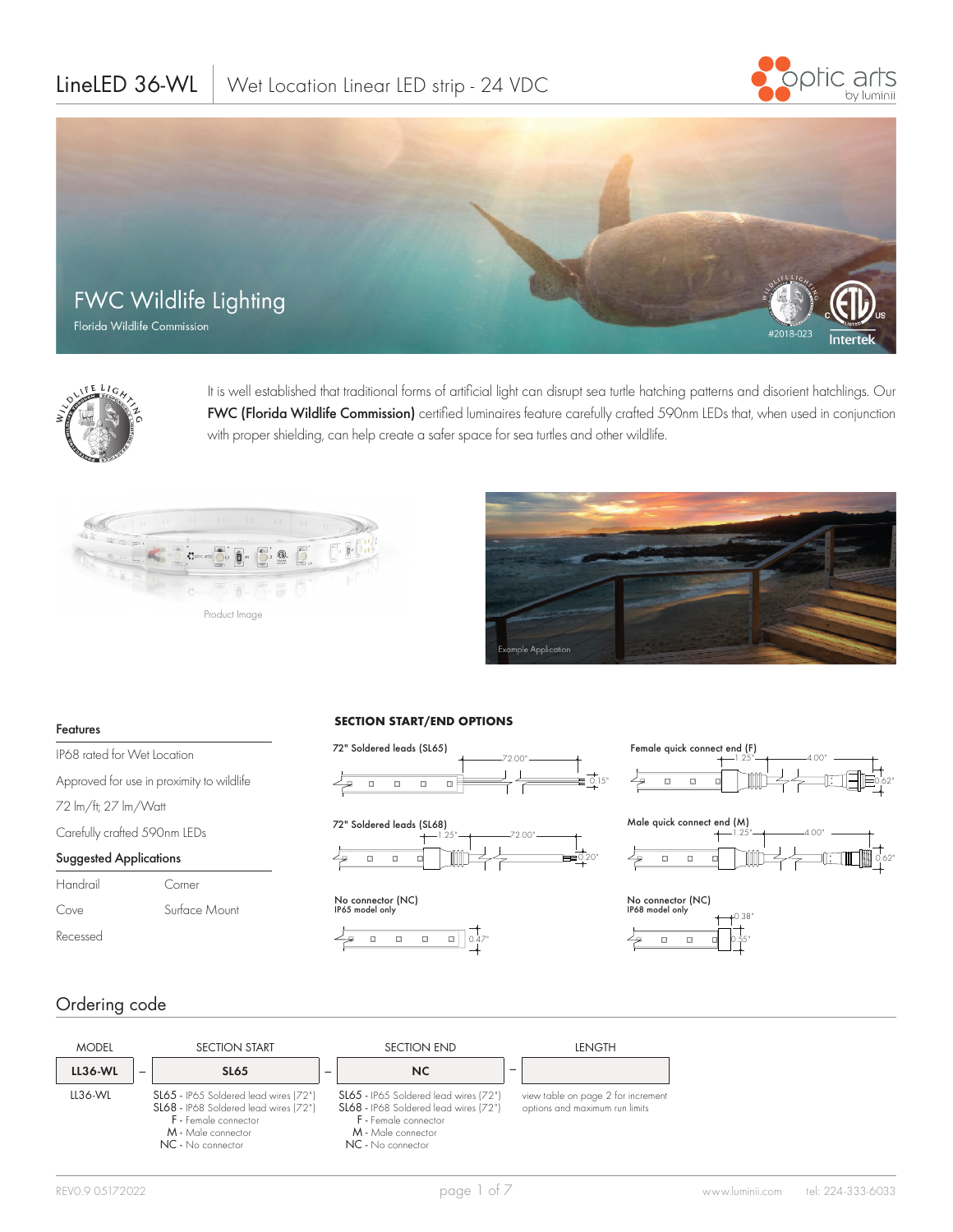

## Technical information

| Electrical                     |                                                                                                                                                                                           |
|--------------------------------|-------------------------------------------------------------------------------------------------------------------------------------------------------------------------------------------|
| Input Voltage                  | 24VDC                                                                                                                                                                                     |
| Power Consumption              | 3.0 Watts per foot (36 LEDs per foot)                                                                                                                                                     |
| Wire Size                      | 18AWG, 2 wire                                                                                                                                                                             |
| Certification                  | <b>ETL</b> - Conforms to UL Std. 2108; Certified to CSA<br>Std. C22.2 No. 9.0.<br>FWC Wildlife Lighting (#2018-023) - Approved<br>for use in proximity to wildlife.<br>Class <sub>2</sub> |
| Physical<br>Ordering Increment | 1.97" (50.00mm)                                                                                                                                                                           |
| <b>Operating Temperature</b>   | $-40^{\circ}$ F (-40° C) to +158°F (+70°C)                                                                                                                                                |
| Fnvironment                    | Wet Location                                                                                                                                                                              |
| Maximum Run Length             | 32.00' (6096.00mm)                                                                                                                                                                        |
| Dimensions                     | $0.42''$ (10.55mm) $\times$ 0.19" (4.88mm)<br><b>Endcaps</b> - $0.50''$ (12.70mm) $\times$ 0.32" (7.94mm)                                                                                 |

## Lumen Output

Amber 72.00 lm/ft 27.00 lm/Watt

*Note: Stated lumen values have a tolerance of +/- 10%.*

## Performance

| C.RI              | 50,000 Hours |
|-------------------|--------------|
| Lumen Maintenance | .590 nm      |
| Warranty          | 3 Years      |

## Dimensions

LL36-WL



| $0.50^{\circ}$  | potic ands<br>0.42"<br>`mi |
|-----------------|----------------------------|
| 0.32''          | O.P                        |
| Dimensions      |                            |
| Width           | 0.42" (10.55mm)            |
| Height          | $0.19''$ (4.88mm)          |
| Width (Endcap)  | 0.50" (12.70mm)            |
| Height (Endcap) | $0.32''$ (7.94mm)          |
| Max Run Length  | 32.00' (6096.00mm)         |

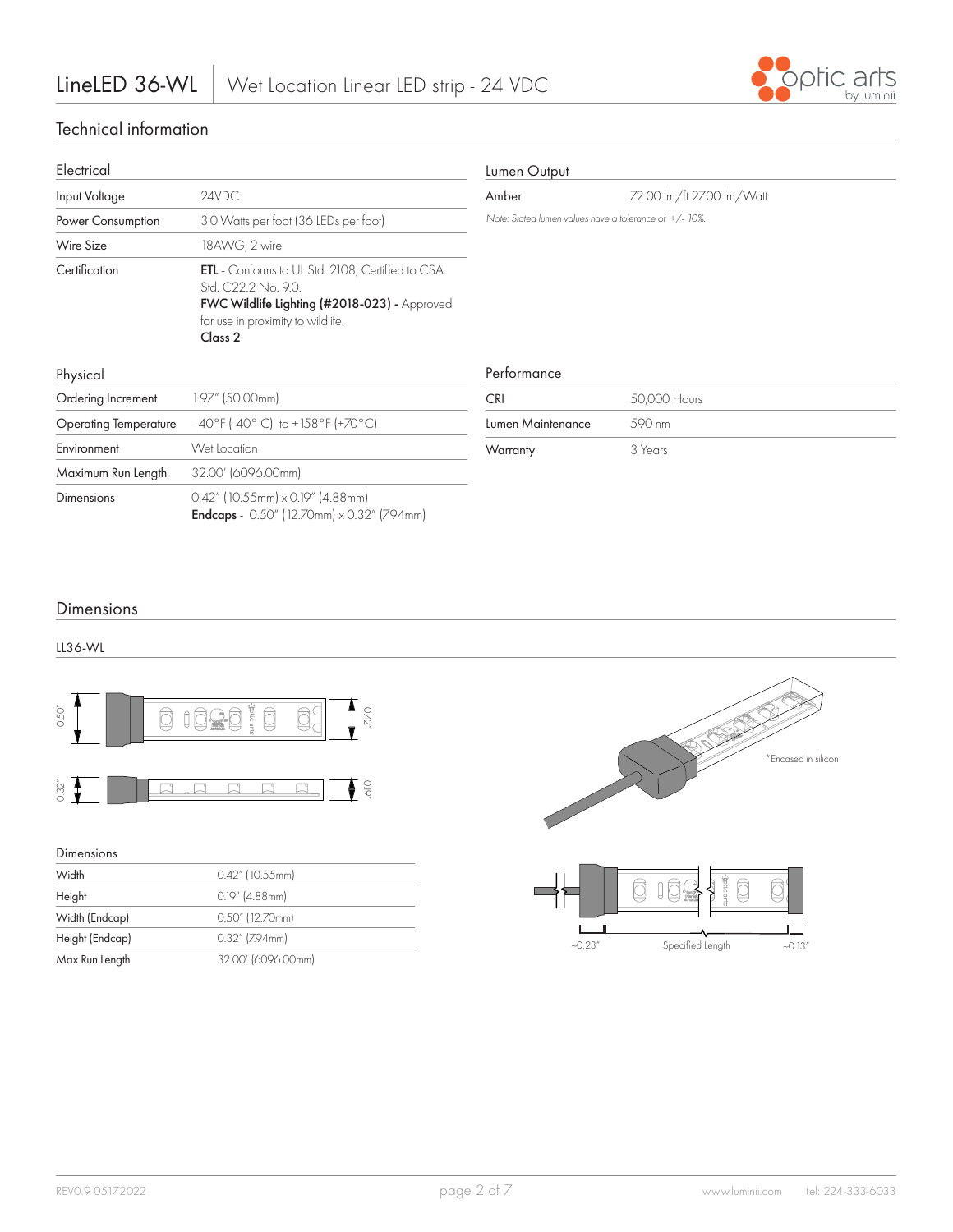

## Accessories

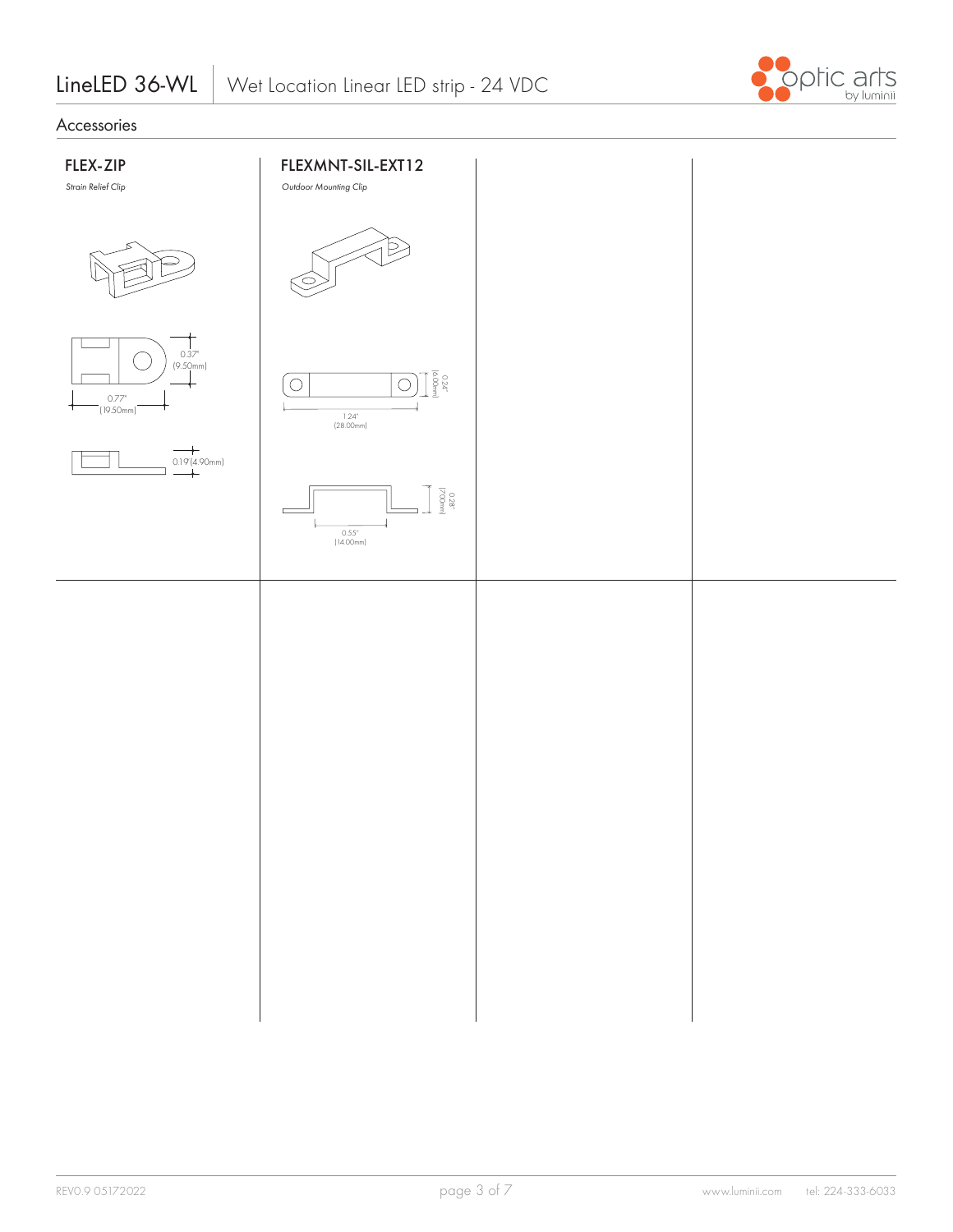## LineLED 36-WL



## **TM-30** - 1800K



**TM-30** - 2750K **TM-30** - 2750K



## **TM-30** - 3550K **1-30** - 3550k



#### **TM-30** - 2350K  $\overline{1}$



#### **TM-30** - 2930K **Rf**

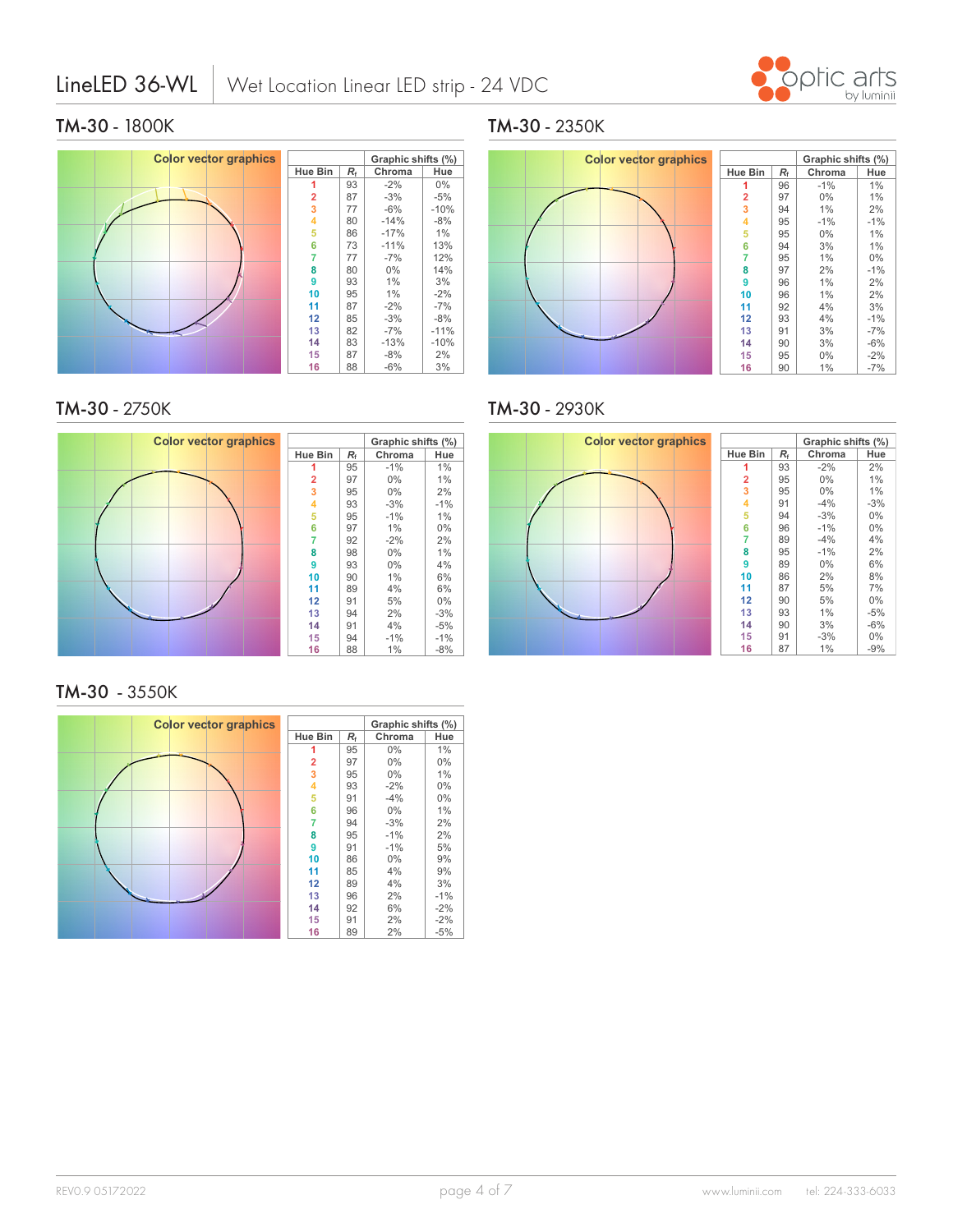

## **Power Supplies**

the Resources page.

See Power Supply instructions and spec sheet for wiring information. For a complete list of compatible dimmers, see Compatible Dimming Chart on the Resources page.

### **Universal Power Supply 1% 120VAC - 277VAC**

0-10V dims down to 1%, MLV/ELV/TRIAC dims down to 1%.



For a complete list of compatible dimmers, see Compatible Dimming Chart on



| <b>MODELS</b> | <b>PDCU-W</b><br><b>96W</b> | <b>PDCU-W</b><br>3X96W | <b>PDCU-D</b><br>30W | <b>PDCU-D</b><br>60W | <b>PDCU-D</b><br><b>96W</b> | <b>PDCU-D</b><br>3X96W |
|---------------|-----------------------------|------------------------|----------------------|----------------------|-----------------------------|------------------------|
| Length        | 8.66"                       | 11.85"                 | 610"                 | 7 93"                | 8 2.5"                      | 9.57"                  |
| Width         | 373"                        | $4.32$ "               | 3.35"                | 3.35"                | 4.10"                       | .594"                  |
| Depth         | 1.61"                       | 1.81"                  | 1.33                 | 1.32"                | 1.56"                       | 1.13"                  |



0-10 controller wires to the next LED Driver



#### **0-10V Dimming Power Supplies 0.1% 120VAC - 277VAC**

|                             | <b>MODEL</b>         | <b>POWER</b>                       |   | <b>OUTPUT</b>  | <b>DIMMING</b>                    |
|-----------------------------|----------------------|------------------------------------|---|----------------|-----------------------------------|
|                             |                      | ۰                                  | ۰ |                | ٠                                 |
| PSO10V - 0-10V Power Supply | dims down to $0.1\%$ | 96 - 96 Watt<br>3X96 - 3 X 96 Watt |   | $24 - 24$ VDC. | LIN - linear<br>LOG - Logarithmic |
| <b>MODELS</b>               | <b>96W</b>           | 3X96                               |   |                |                                   |
| Length                      | 14.40"               | 15.75"                             |   |                |                                   |
| Width                       | 5.20"                | 6.62"                              |   |                |                                   |
| <b>Depth</b>                | 2.60"                | 4.95"                              |   |                |                                   |
|                             |                      |                                    |   |                |                                   |

### **Triac, MLV, ELV, & PWM Compatible Dimmers**



| <b>MODELS</b> | 96W    |
|---------------|--------|
| Length        | 8 2.5" |
| Width         | 4.10"  |
| Depth         | 1.56"  |
|               |        |

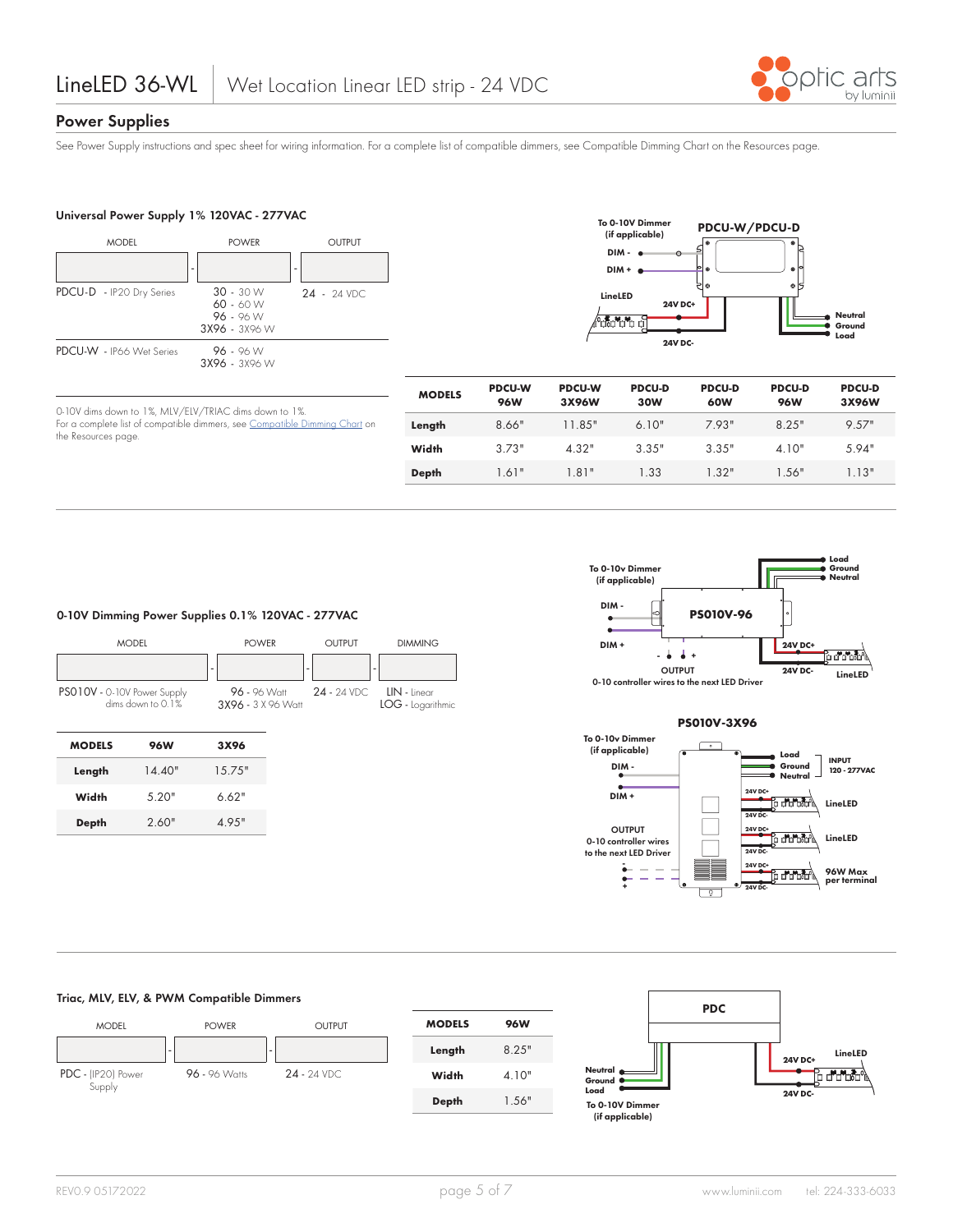

## **Power Supplies**

See Power Supply instructions and spec sheet for wiring information. For a complete list of compatible dimmers, see Compatible Dimming Chart on the Resources page.

| DMX Dimming Power Supplies 120VAC - 277VAC     |                                    |               | <b>MODELS</b> | <b>96W</b>   | 3X96   |        |
|------------------------------------------------|------------------------------------|---------------|---------------|--------------|--------|--------|
| <b>MODEL</b>                                   | <b>POWER</b>                       | OUTPUT        |               | Length       | 14.40" | 15.75" |
|                                                |                                    |               |               | Width        | 5.20"  | 6.62"  |
| DMX Power Supply<br>dims down to 0%<br>PSDMX - | 96 - 96 Watt<br>3X96 - 3 X 96 Watt | $24 - 24$ VDC |               | <b>Depth</b> | 2.60"  | 4.95"  |
|                                                |                                    |               |               |              |        |        |

Features eldoLED's LINEARdrive configurable dimmable drivers





### **DALI 0% Dimming Power Supplies 120VAC - 277VAC**



Features eldoLED's LINEARdrive configurable dimmable drivers

| Model  | <b>96W</b> | 3X96   |
|--------|------------|--------|
| Length | 14.40"     | 15.75" |
| Width  | .520"      | 6.62"  |
| Depth  | 2.60"      | 4.95"  |
|        |            |        |



#### **Enlighted Enabled Dimming Power Supplies 120VAC - 277VAC**